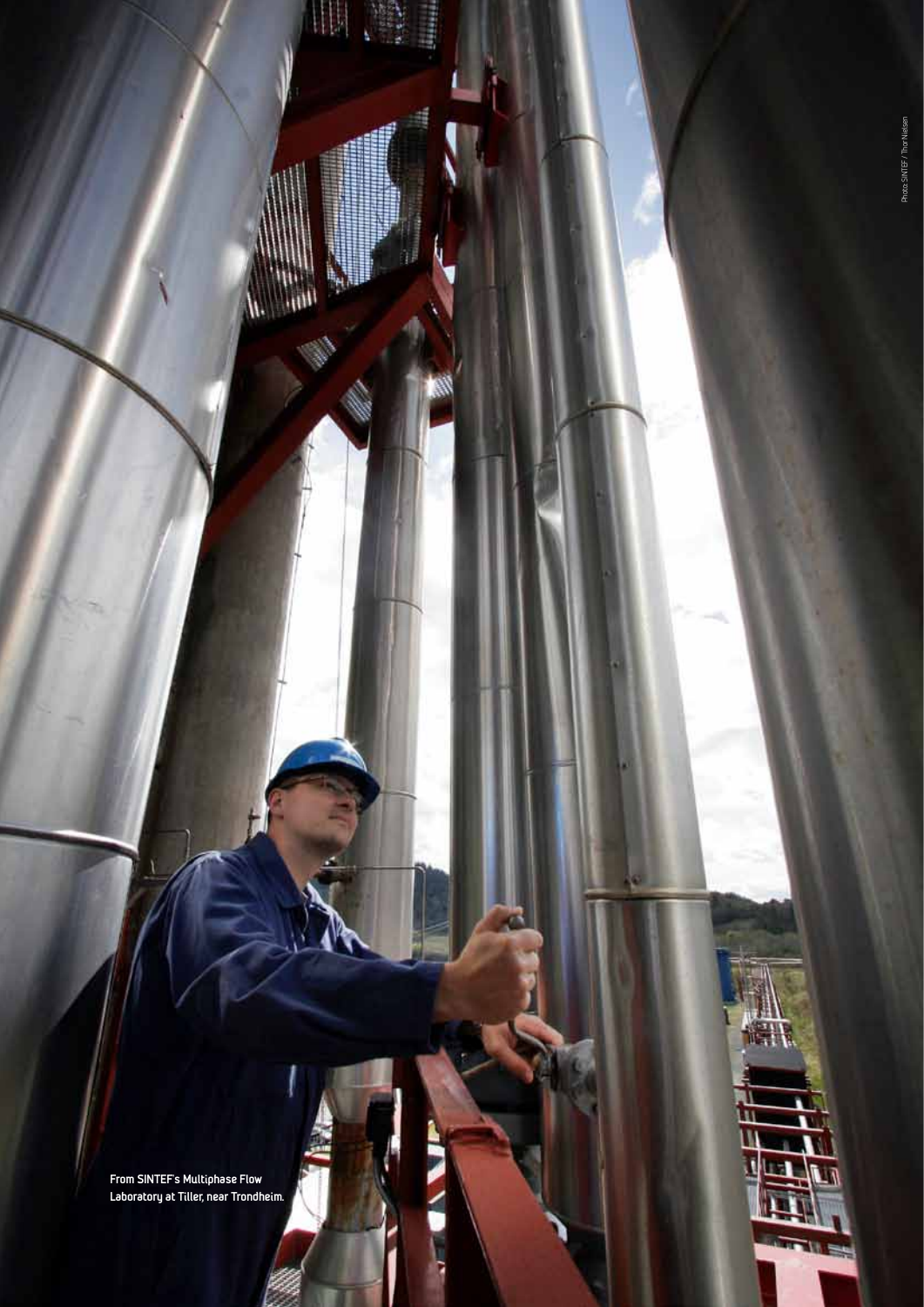

Ernst H. Kristiansen, Executive Vice-President, SINTEF

# SINTEF's position in the European Research Area

Since 1984 the European Research Area (ERA) has developed enormously through seven Framework Programmes for research. As a result, the EU exercises considerable influence over the participating countries. Closer national follow-up will be needed if Norway is to benefit from the possibilities provided by the ERA.

This article provides a summary of the development of the European Research Area (ERA). It includes a review of the ERA's various policy instruments and brief explanations of a number of abbreviations in use. The article focuses on the areas which are of greatest interest for SINTEF.

## **Introduction**

There is agreement throughout Europe that the European Research Area is a major arena for research activity. The ERA will play an increasingly important role as it is developed. The fact that Norway in a few years' time will contribute up to NOK 2 billion annually means that it will also become an even more important arena for the financing of research.

Norway is a fully qualified member of the existing ERA, with SINTEF being the leading Norwegian participant. Norway's ambition is to make use of the ERA technically and financially, and SINTEF is well qualified to ensure Norway's position in the ERA of the future.

To date, focus has been mainly on the EU's Framework Programmes for research, and this in particular is what comes to mind when European research or the ERA is mentioned. However, the ERA is already much more than the Framework Programme itself and new programmes and initiatives will come, for which funding is only partially provided by the European Commission. There will also be

completely new mechanisms for the selection of research themes and participation. The role of the European Commission will become less direct, though its role in forming research policy will probably become much greater. This article provides an overview of initiatives currently represented by the ERA and of some of the challenges ahead.

## **Historical development**

The European Research Area as we know it today has developed gradually through the Framework Programmes for research which commenced in 1984. The first programmes were combinations of sub-programmes with no distinct common superstructure. In the earliest years, Norwegian participation was funded project by project through the country's research council system, something which entailed both advantages and disadvantages. One of the disadvantages was the unpredictability in Norwegian funding. Would a project receive support even if it were accepted by the EU? A great advantage was that it was easier to enter and position oneself in a consortium where one could contribute technically and financially without competing for project funding. This put Norwegian participation in a good position early in the 1990s and laid the foundation for long-term co-operation.

Norway became a fully qualified member of the Framework Programmes from the fourth one which commenced in 1994. This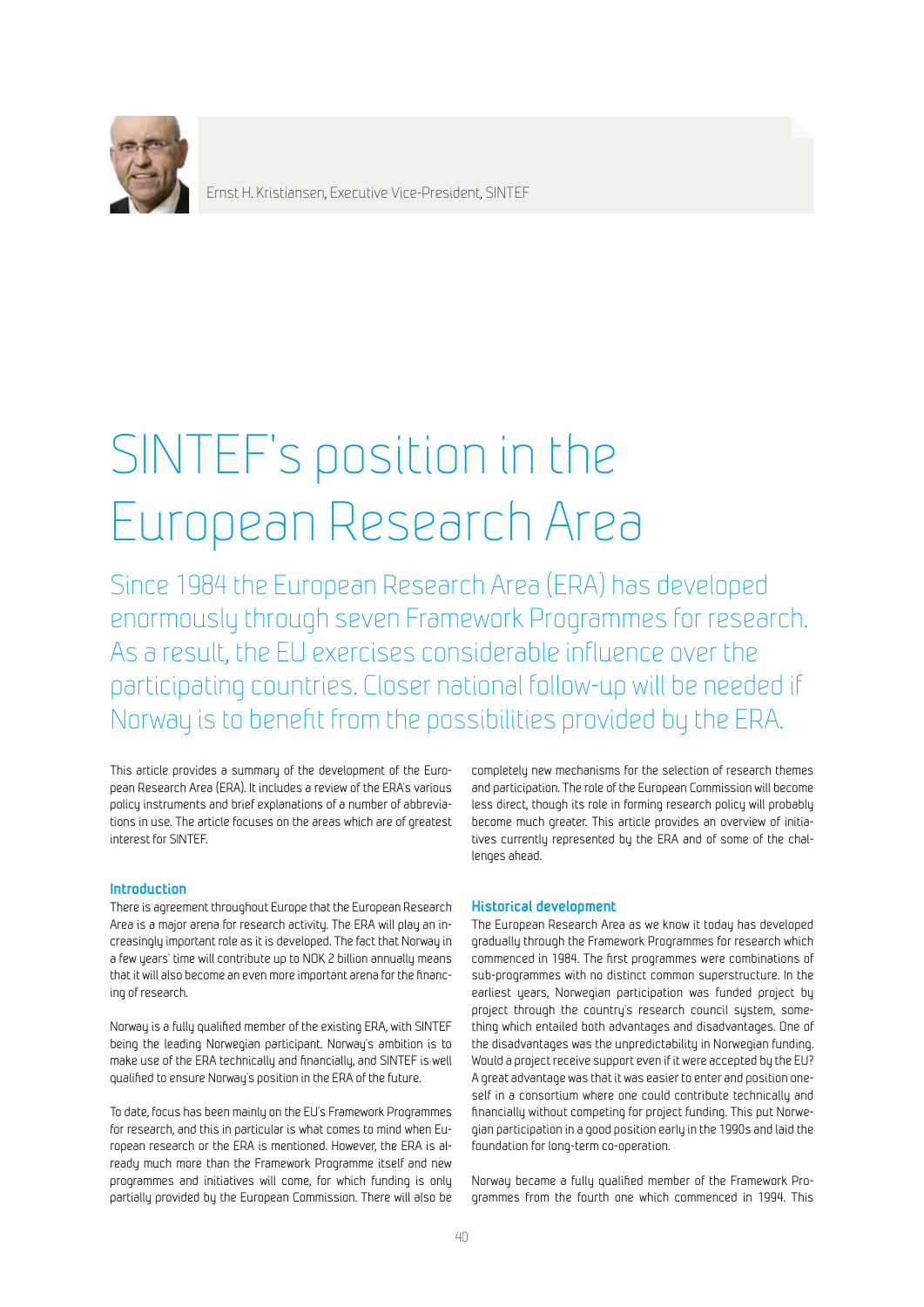quickly had an effect on the way in which one operated. Participation in the ERA was no longer a competition for Norwegian public R&D funding, but a European competition involving two new aspects: Technical competition with the best research institutes in Europe, and the authorities' requirement for a good return on the Norwegian investment.

SINTEF was involved in the EU research from an early stage, and good contacts have been developed in the course of over twenty years of participation. This has been a contributory factor in making SINTEF Norway's foremost representative in technical collaboration as regards both the number of projects and funding through the Framework Programme.

The objective of the programmes has changed a good deal and rather than catering to the needs of big industry they are now directed at finding solutions to social challenges. As a result, the technical foundation of the Framework Programmes has become significantly more broad-based. The financial allocation has changed from being purely project based to involve a large number of new funding mechanisms. These increase the European Commission's influence on research policy but result in less direct support from the EU. National co-financing and combined prioritisation are necessary if one is to benefit from the potential in the ERA.

In the Framework Programmes each country pays in to the community in proportion to its Gross Domestic Product (GDP)<sup>1</sup>. Luxembourg is the only country which contributes more per head of the population to the Framework Programme than Norway.

Norway's challenge of ensuring a good return on its investment is a demanding one. The Norwegian GDP is increasing and it is becoming increasingly difficult to obtain what amounts to a fair return. The rate of return for Norway has sunk from about 1 in the EU's Fifth Framework Programme to about 0.84 in the Sixth and to 0.75 so far in the Seventh. Not only do the other Nordic countries achieve more support per head of the population than they pay in to the Framework Programme, but they also manage to receive more support per head than Norway has so far. In SINTEF's opinion, there is significant potential for Norway to achieve a better return, both in connection with projects and in support within the Framework Programme.

At the beginning of the Fifth Framework Programme (FP5), the Commission founded the European Research Advisory Board (EURAB). From the initial appointment of the Board, Norway had two representatives. When the Board was re-appointed in connection with FP6 and after the expansion of the EU, there was a single Norwegian representative. At the beginning of FP7, EURAB was replaced by the European Research Area Board (ERAB), which had a different mandate and was more closely associated with the European Commission. Also in this connection Norway was represented, this time by SINTEF's President, Unni Steinsmo, who was also the only representative from the institute sector in Norway.

#### **The ERA today**

The ERA is in a continuous process of evolution, effected by way of somewhat unpredictable political processes. Providing a good overview is therefore both complicated and time-consuming, involving many terms and many abbreviations. To assist in the understanding of the ERA, the Research Council of Norway has produced the diagram on the following page. This shows the elements of the ERA which are of greatest interest to the Norwegian research communi-



**The diagram below shows how the Framework Programmes have developed more in the direction of policy formation without relinquishing direct project funding. The diagram has been developed by Chris Hull of the European Association of Research and Technology Organisations (EARTO).**

<sup>1</sup> *From the Norwegian government's budget for 2011, Page 185: "The combined budget for the Seventh Framework Programme is approximately EUR 50.5 billion. The total Norwegian membership subscription will be approximately NOK 10 billion at today's exchange rate. The subscription for each individual year is therefore determined by the budgetary profile of the Framework Programme, the development of Norway's Gross Domestic Product, compared with the GDPs of the other participating countries, and the development of the exchange rate".*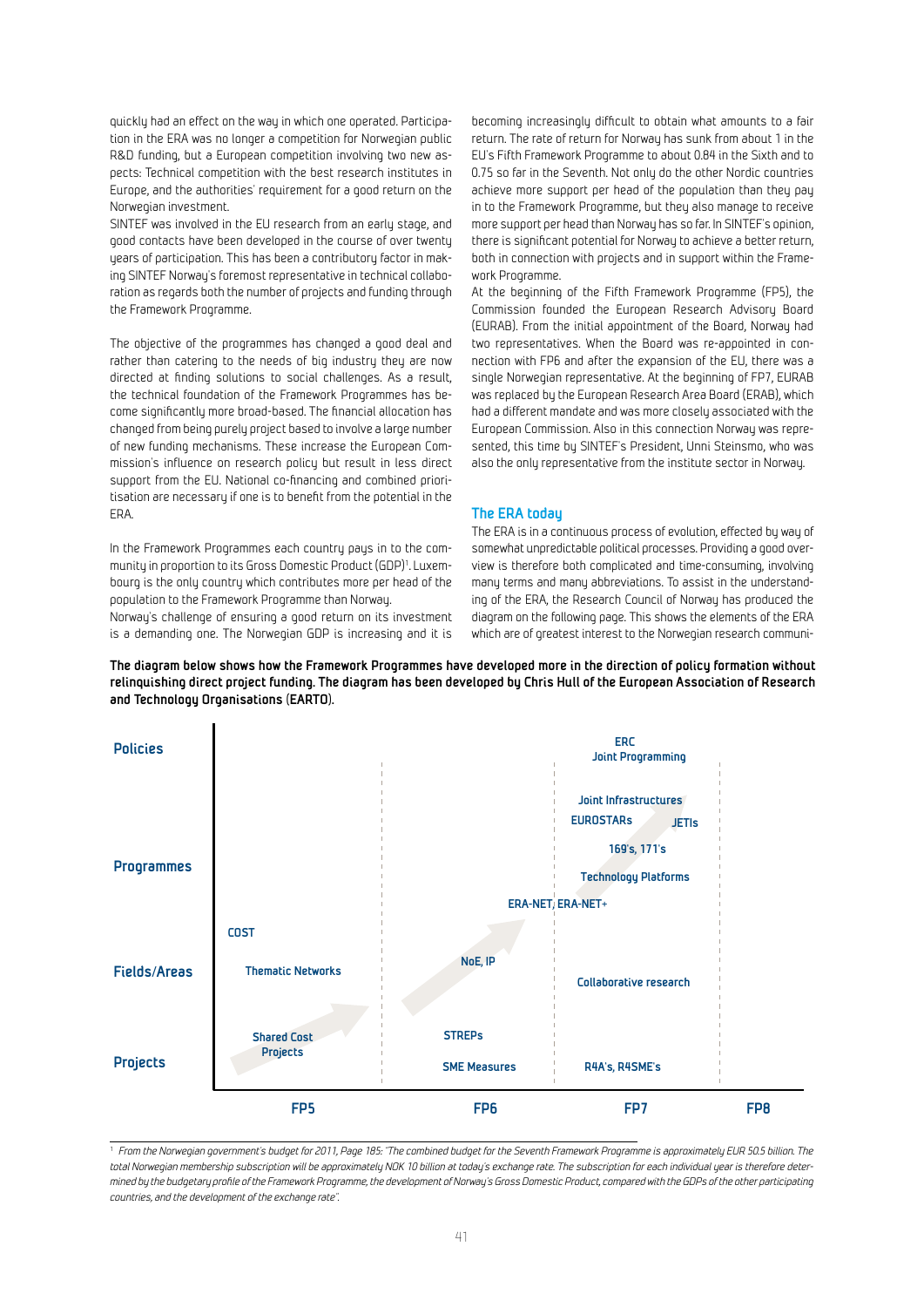

**Elements of the ERA which are of major interest to Norwegian research communities and which are affected by funding from the Seventh Framework Programme. The diagram has been developed by Simen Ensby of the Research Council of Norway.**

ties and which are affected by funding through the Seventh Framework Programme.

When the Seventh Framework Programme was adopted, the budget to be made available in the period from 2007 to 2013 was well over EUR 50 billion. Annual allocations in the first few years will be about half of what will be allocated towards the end of the programme. The annual Norwegian subscription will also be more than doubled between the first and last years of the period. Many of the elements illustrated in the diagram were not known when the programme was adopted. The easiest way to explain this is to divide the diagram up and consider each individual part.



The core of the Framework Programme consists of the programmes called Cooperation, Ideas, People and Capacities. These four programmes in turn have their sub-programmes which allocate funding through "Calls for proposals" for sub-programmes in specific themes. A theme is often repeated every two

years. Three years into FP7, project support amounting to almost EUR 15 billion has been allocated. Norway's share of this is EUR 250 million, or about 1.67 per cent. SINTEF's share is about EUR 60 million, representing 75 to 80 per cent of the volume of projects SINTEF has in the ERA.

| <b>Service Service</b><br>. .<br>--- | and the state of the state of the state of the state of the state of the state of the state of the state of th | <b>Inc.</b><br>____ | ______<br>m<br>--- |
|--------------------------------------|----------------------------------------------------------------------------------------------------------------|---------------------|--------------------|

**The ETP's** (European Technology Platforms) are an important political tool for special interest groups. There are about thirty ETPs which are largely self-financing. Participation here is demanding but necessary if one wants to have any influence. SINTEF is involved in a number of ETPs and in the governing bodies of a few selected ones. The most important output from an ETP is a Strategic Research Agenda (SRA), which, if it is a good one, forms the foundation for a Joint Technology Initiative / Joint Undertaking (JTI/JU). This has

been the case for IMI, ENIAC, ARTEMIS and FCH, which are mentioned below, and for the recently introduced Public-Private Partnerships (PPPs).

**EIT** (European Institute of Innovation and Technology) selected its first three technical fields in 2009. In this process, no Norwegian institutes qualified. This is only the starting phase and success depends on comprehensive domestic funding in addition.

The **Joint Research Centre (JRC)** is the EU's own research centre and is funded as part of the Framework Programmes for research. The JRC has its headquarters in Brussels and comprises seven institutes located in five different countries. Its activities consist of essential goal-oriented basic research projects directly applied to EU policy development.

**ESFRI** (European Strategy Forum on Research Infrastructures) prioritises the major research infrastructure elements in Europe. The host nations have a right to make major contributions so as to attain status as part of the strategic European infrastructure. Norwegian technical communities are connected with 21 of 44 projects. Norway is host nation for two of the projects: SIOS (Svalbard International Arctic Earth Observing System) and ECCSEL (European Carbon Dioxide Capture and Storage Laboratory Infrastructure). NTNU and SINTEF are in the driving seat of ECCSEL.

| <b>Clean Sky</b> | IMI            | <b>ENIAC</b> | <b>ARTEMIS</b> | FCH |  |
|------------------|----------------|--------------|----------------|-----|--|
|                  |                |              |                |     |  |
|                  | <b>JTIs/JU</b> |              |                |     |  |
|                  |                |              |                |     |  |

The first JTI/JUs have been initiated, following a good deal of work **Nye PPPs**in the associated ETP, and they represent powerful industrial interests. Funding from the EU is comparatively low, but is derived from the budget of the Framework Programme. The national authorities must provide partial financing, and just how much Norway may have to contribute to the total funding is unclear right up to the commencement of the projects. SINTEF has had much success in